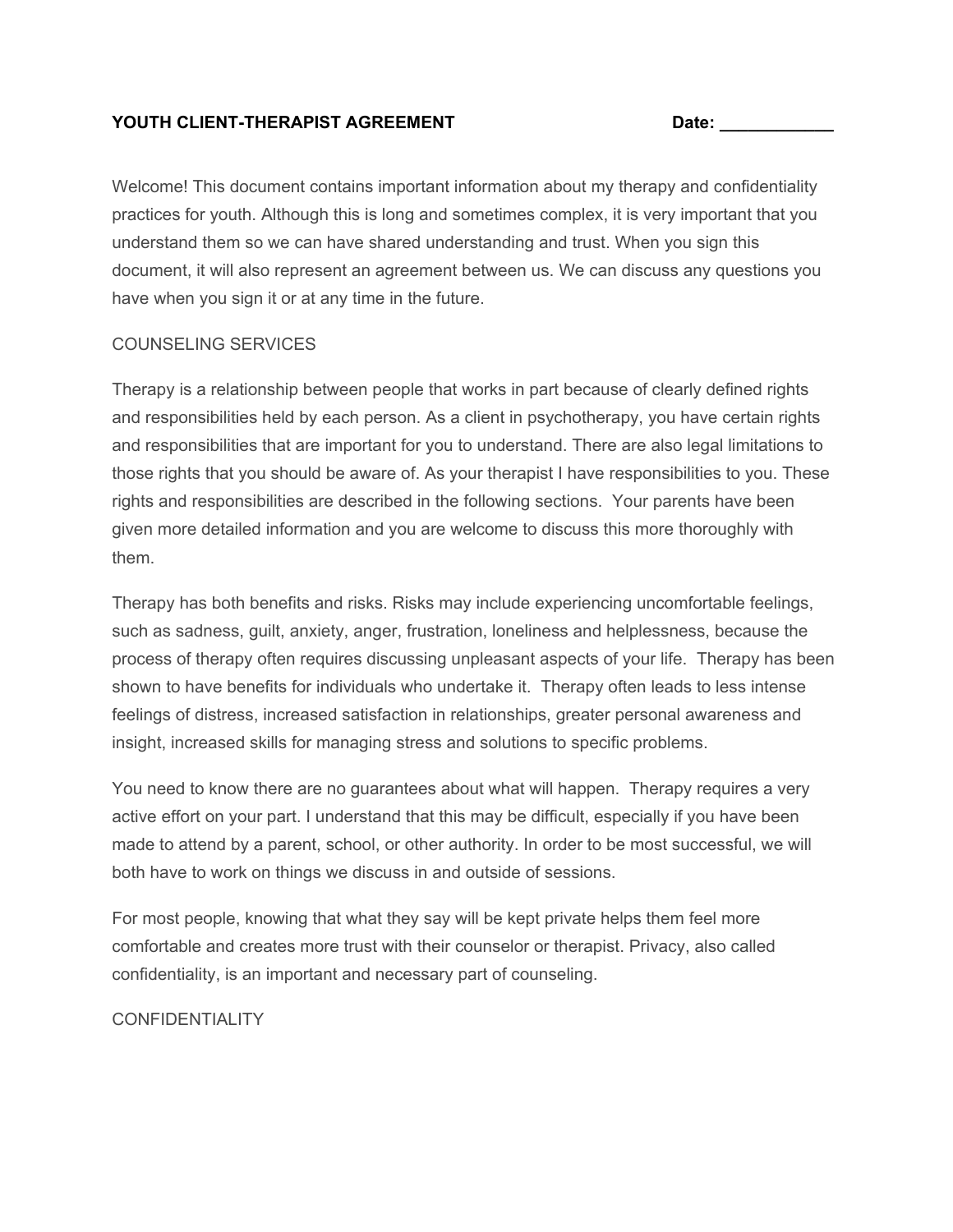I will not share information about you outside of therapy, even the fact that you are my client, without your consent. While privacy in therapy is crucial to successful progress, involvement by other adults may, at times, be necessary and helpful.

PARENTS: Parental involvement can be essential. We will work together to figure out when and how parents need to be included in our conversations.

If you are 12 or under, it is my policy to provide therapy if you agree that I can share information I consider necessary with a parent. When possible I will discuss this with you in advance.

If you are 13 or older, I request an agreement between you and your parents allowing me to share general information about treatment progress and attendance, as well as a treatment summary upon completion of therapy. All other communication will require your agreement. I will not tell your parent or guardian specific things you share with me in our private therapy sessions. This includes activities and behavior that your parent/guardian would not approve of  $-$  or would be upset by  $-$  but that do not put you at risk of serious and immediate harm.

However, if your risk-taking behavior becomes more serious, then I will need to use my professional judgment to decide whether you are in serious and immediate danger of being harmed. If I feel that you are in such danger, I will communicate this information to your parent or guardian. I will always inform you first if I feel it is necessary to talk with your parents.

By law, I will need to talk with your parents- with or without your consent- if you threaten to hurt yourself, threaten to hurt someone else, or share that someone is emotionally or physically hurting you. I will always inform you first if I feel it is necessary to talk with your parents. You should also know that, by law, your parent/guardian has the right to see any written records I keep about our sessions. It is extremely rare that a parent/guardian would ever request to look at these records.

SCHOOL: I will not share any information with your school unless I have your permission and permission from your parent or guardian. Sometimes I may request to speak to someone at your school to find out how things are going for you. Also, it may be helpful in some situations for me to give suggestions to your teacher or counselor at school. If I want to contact your school, or if someone at your school wants to contact me, I will discuss it with you and ask for your written permission.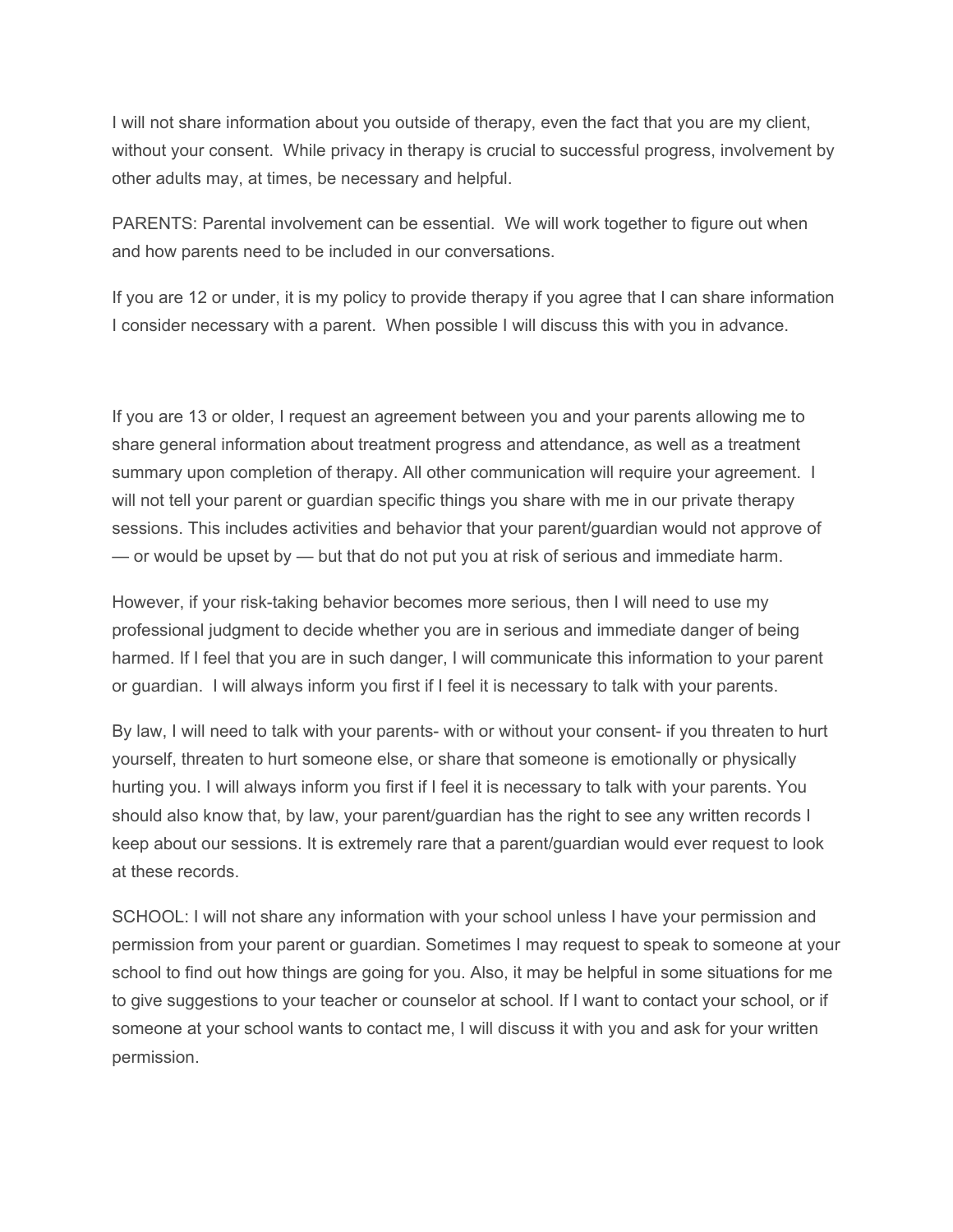DOCTORS: Sometimes your doctor and I may need to work together; for example, if you need to take medication in addition to seeing a counselor or therapist. I will get your written permission and permission from your parent/guardian in advance to share information with your doctor.

## WHAT TO EXPECT

The first 2-4 sessions will involve a comprehensive evaluation of your needs. By the end of the evaluation, I will be able to offer you some initial impressions of what our work might include. At that point, we will discuss your treatment goals and create an initial treatment plan. You should think about this information and make your own judgement about whether you feel comfortable working with me. At that point we will inform your parents of the treatment goals. If you have questions about how I do things, we should discuss them whenever they arise. If your doubts persist, I will be happy to help you set up a meeting with another mental health professional for a second opinion.

APPOINTMENTS. Appointments will ordinarily be 50 minutes in duration, once per week at a time we agree on, although some sessions may be more or less frequent as needed. The time scheduled for your appointment is assigned to you and you alone. If you need to cancel or reschedule a session, I ask that you provide me with 24 hours notice. Please see my cancellation and missed appointments policy for more detailed information. If it is possible, I will try to find another time to reschedule the appointment. In addition, you are responsible for coming to your session on time; if you are late, your appointment will still need to end on time.

CONTACTING ME. I am often not immediately available by telephone. I do not answer my phone when I am with clients or otherwise unavailable. At these times, you may leave a message on my voicemail or text me on my confidential number and your message will be returned as soon as possible, but it may take a day or two for non-urgent matters. If, for any number of unseen reasons, you do not hear from me or I am unable to reach you, and you feel you cannot wait for a return call or if you feel unable to keep yourself safe, 1) Talk to another safe adult, 2) go to your local Hospital Emergency Room, or 3) call 911 and ask to speak to the mental health worker on call. Please see my Social Media Policy for more detailed information on others forms of communication. I will make every attempt to inform you in advance of planned absences, and provide you with the name and phone number of the mental health professional covering my practice.